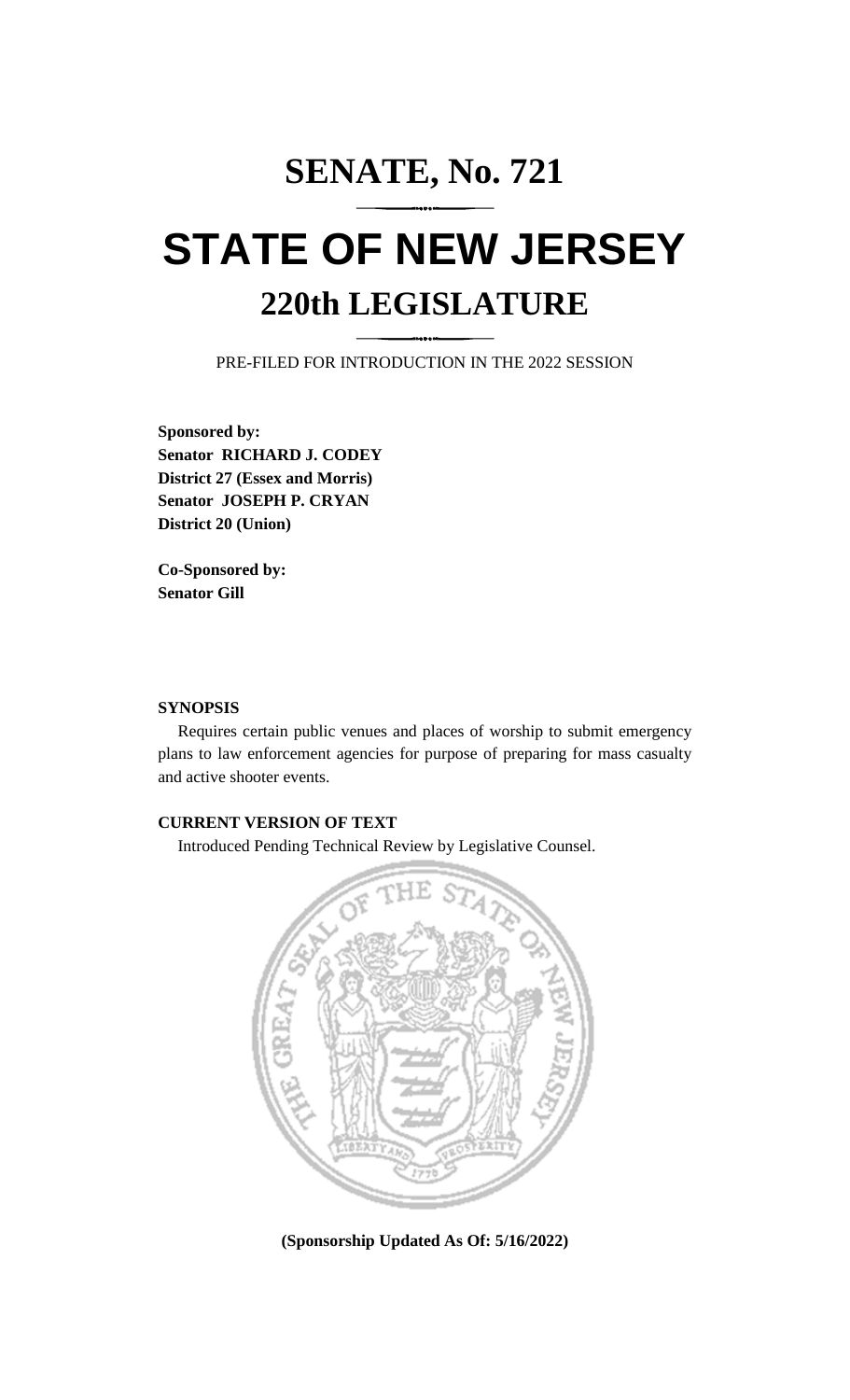**AN ACT** concerning law enforcement and amending P.L.2010, c.78. **BE IT ENACTED** *by the Senate and General Assembly of the State of New Jersey:* 1. Section 1 of P.L.2010, c.78 (C.52:27D-224.3) is amended to read as follows: 8 1. All sports and entertainment facilities, movie theaters, and places of worship in the State shall annually prepare and maintain an emergency operations plan in coordination with the appropriate local fire, law enforcement, and emergency response agencies. A copy of the plan shall be filed each year with the municipal emergency management coordinator and chief law enforcement 14 officer who serves the municipality in which the sports and entertainment facility, movie theater, or place of worship is situated. The emergency operations plan shall include, but not be limited to, a copy of the building plans or building layout that identifies the internal and external access routes of the sports and entertainment 20 facility, movie theater, or place of worship. The chief law enforcement officer shall utilize the emergency operations plans 22 submitted pursuant to this section to prepare and train for mass casualty and active shooter incidents at sports and entertainment facilities, movie theaters, and places of worship. An emergency operations plan shall not be considered a public record pursuant to P.L.1963, c.73 (C.47:1A-1 et seq.) or P.L.2001, c.404 (C.47:1A-5 et al.). **[**For the purposes of this act, "sports**]** As used in this section: 29 "Movie theater" means a premises capable of seating more than 1,000 people at which the display of motion pictures to the general public in exchange for a fee is the primary and principal business. "Place of worship" means a building capable of seating more than 500 people, including but not limited to a church, mosque, or synagogue, used primarily as a place of public or private worship on a permanent basis by a recognized and established religious sect or denomination registered as a not-for-profit organization pursuant to Section 501(c)(3) of the United States Internal Revenue Code, 26 U.S.C. s.501 (c) (3). "Sports and entertainment facility" means any privately or publicly owned or operated facility capable of seating more than 5,000 people and is used primarily for sports contests, entertainment, or both, such as a theater, stadium, museum, arena, automobile racetrack, or other place where performances, concerts, exhibits, games or contests are held. (cf: P.L.2010, c.78, s.1)

**EXPLANATION – Matter enclosed in bold-faced brackets [thus] in the above bill is not enacted and is intended to be omitted in the law.**

**Matter underlined thus is new matter.**